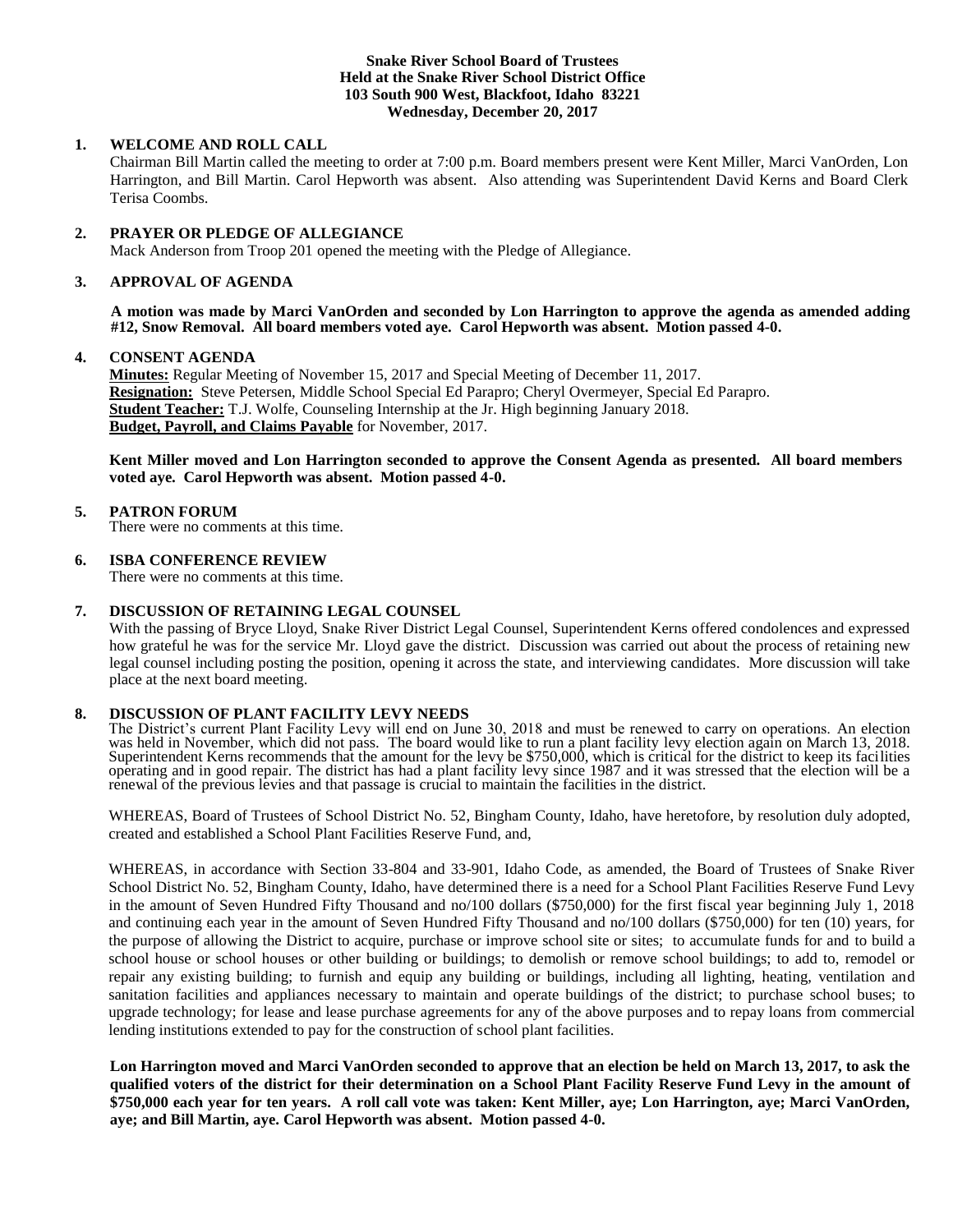# **9. SCHEDULE WORK MEETING**

Superintendent Kerns would like to schedule a work meeting in January. The board agreed that January 8, 2018 at 6 p.m. at the District Office would be a good time to discuss snow removal, the plant facilities levy, retaining legal counsel, and policy.

**A motion was made by Lon Harrington and seconded by Kent Miller to approve that a work meeting be scheduled on January 8, 2018 at 6 p.m. at the Snake River School District Office. All board members present voted aye. Carol Hepworth was absent. Motion passed 4-0.**

#### **10. INFORMATIONAL ITEMS**

**1.** The District will be purchasing two new buses. They will go out to bid in January.

### **11. UPCOMING EVENTS**

- **1.** Christmas Break begins December 22, 2017 through January 2, 2018.
- **2.** Teacher Inservice will be Friday, January 12, 2018 beginning at 8 a.m. at the high school.
- **3.** Next regular board meeting is January 17, 2018 at 7 p.m.at Rockford Elementary.
- **4.** Day on the Hill will be February 19-20, 2018 in Boise.

### **12. SNOW REMOVAL**

Chairman Martin expressed concern about snow removal in the district. Extensive discussion held and will continue at the special meeting planned for January 8, 2018.

#### **13. POLICY READINGS SECOND READINGS:**

**Policy 6445, "Gifted/Talented Education"** This policy is new. It provides guidelines to help implement and regulate the Gifted/Talented Education Program. No changes made.

Policy 6511, "Reading Assessment and Intervention Program" This policy is new. The legislature has aimed to identify and address student literacy early and set forth requirements that school districts must meet. In the first paragraph, line 2, the State Board of Education was capitalized. No other changes made.

**Policy 7317, "Time and Effort Reporting Policy"** This policy is being replaced and amended to clarify time and reporting requirements and to include references to EDGAR. **7317 P1: Time and Effort Reporting Procedure:** This procedure reflects current regulations which require school districts receiving federal funds to have written time and effort reporting procedures. **7317 F1: Semi-Annual Certification/Personal Activity Report (PAR) Form:** Required form for Federal Reporting. No other changes made.

**A motion was made by Kent Miller and seconded by Lon Harrington to approve the second readings of Policy 6445, "Gifted/Talented Education," Policy 6511, "Reading Assessment and Intervention Program," and Policy 7317, "Time and Effort Reporting Policy, Procedure, and Form." All board members voted aye. Carol Hepworth was absent. Motion passed 4-0.** 

# **FIRST READINGS:**

**Policy 5360, "School Properties: Acquisition, Use and Disposal."** This policy is revised updating the dollar amounts on the limits for bidding requirements. Under Exchange of Property, the last sentence, it should be  $\Theta$  or Recreation District.

**Policy 5380, "Travel Allowances."**This policy is updated to ensure that it applies to all travel expense reimbursement regardless of funding sources. Discussion held. No changes made.

**Policy 8637, "Snake River 1:1 Device Program."** This policy is new. The committee has met and is recommending this policy is approved that addresses the 1:1 initiative. No changes made.

**A motion was made by Lon Harrington and seconded by Marci VanOrden to approve the first readings of Policy 5360, "School Properties: Acquisition, Use and Disposal," Policy 5380, "Travel Allowances," and Policy 8637, "Snake River 1:1 Device Program." All board members voted aye. Carol Hepworth was absent. Motion passed 4-0.** 

# **14. EXECUTIVE SESSION**

**Under Idaho Code 74-206 [1b] to go into Executive Session under Idaho Code 74-206 [1a] to consider the evaluation of the Superintendent and [1b] Personnel, Kent Miller motioned and Marci VanOrden seconded to go into Executive Session. A roll call vote was taken: Kent Miller, aye; Lon Harrington, aye; Marci VanOrden, aye; and Bill Martin, aye. Carol Hepworth was absent. Motion passed 4-0.** 

The board went into Executive Session at 7:50 p.m. Also attending were Superintendent David Kerns and Board Clerk Terisa Coombs.